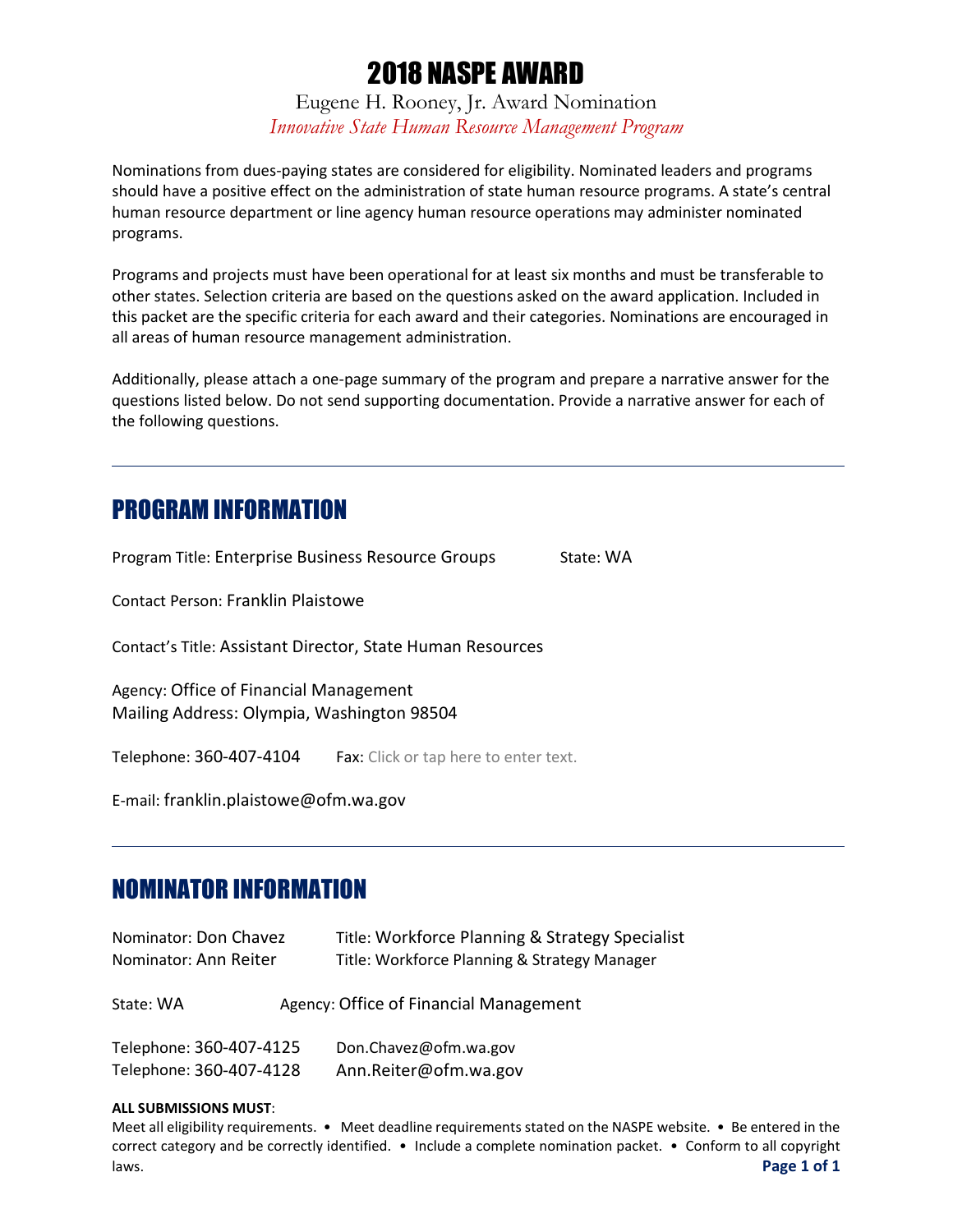





### **2018 NASPE AWARD**

*Innovative State Human Resource Management Program* "Enterprise Business Resource Groups(BRGs)"

#### Summary:

The state of Washington Employee Resource Groups first came into realization in 2012. Before that, a handful of state agencies maintained their own informal affinity, focus, and networking groups but nothing established or equipped to support the entire workforce and help push policy enterprise-wide. Once Executive Order 13-01 (Veterans Transition Support) was enacted, our first formal Employee Resource Group (ERG), the Veterans Employee Resource Group (VERG), gained immediate traction and was recognized as the vehicle to help integrate the experience, values, and knowledge of both veterans and transitioning service membersin Washington state employment. This new group formation resonated across the enterprise and although its existence was called out by an executive order with implicit expectations for agency support and resources, the initial membership drive resulted in an abundance of passionate and committed state employed veterans and allies in just a few short weeks. As the group matured, we began building upon the success of the VERG and its impact on cultural change, producing deliverables, and meeting agency objectives. Decisions were made in 2017 to transition this group and other resource groups going forward from traditional Employee Resource Groupsto the Business Resource Group (BRG) methodology – these groups drive business and invoke a greater expectation for direct alignment with our state's business objectives. Four new BRGs have recently emerged. We expect more to come as the untapped potential of these groups are a critical strategy for supporting diversity, equity and inclusion within our state workforce and for helping Washington state government achieve our goal of becoming an 'Employer of Choice'!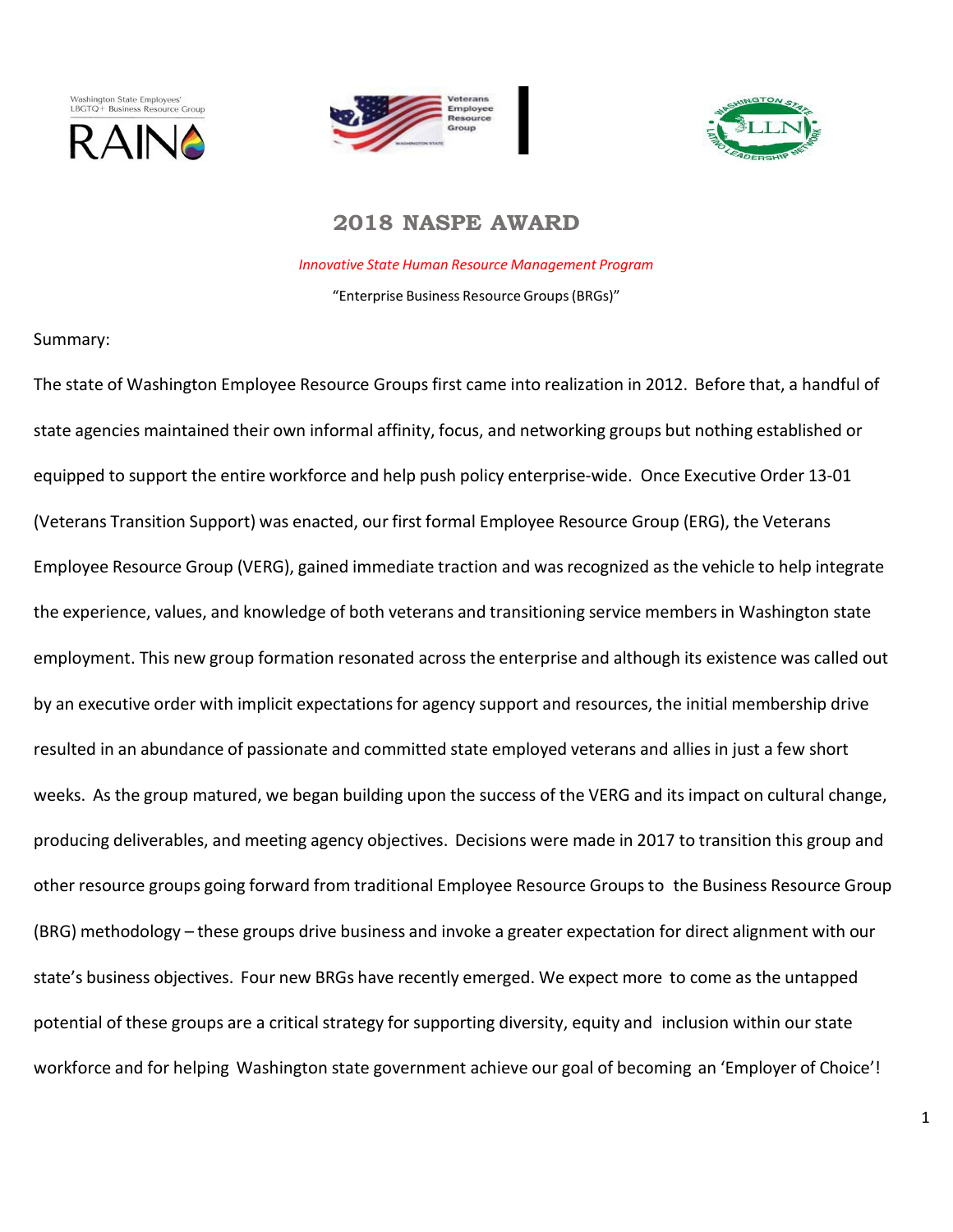1. Brief description of this program: Our Business Resource Groups (BRGs) are state employee led, self‐directed voluntary groupsthat offer opportunitiesto network internally, attract a diverse employee base, provide the inclusion of ideas and solutions, create opportunities for mentoring and career development, and allow the voices of our employees to be heard resulting in a more diverse, equitable and inclusive workforce. Although each group has an executive sponsor, all operations are done without any allocated budget. The state of Washington launched its very first Employee Resource Group in 2012 known as the Veteran's Employee Resource Group (VERG). Since then, four (4) more uniquely different and meaningful BRGs have either been created and rolled out enterprise‐wide or are on the horizon to officially become a BRG this calendar year. They are the Rainbow Alliance and Inclusion Network (RAIN), Washington Immigrant Network (WIN), People with Disabilities, and the Latino Leadership Network (LLN). The f ollowing are their unique missions:

**VERG**: Help integrate the experience, values, and knowledge of both veterans and transitioning service members in state employment. The VERG provides advice and assistance to state agencies on veteran recruitment, retention, and development strategies in accordance with theGovernor's Executive Order 13-01. The VERG assists state agencies in support of current state employees who have served as members of the armed forces through recognition, resource identification, and mentorship. The VERG is also in the process of collaborating with military spouses to address issues related to obtaining and retaining fulfilling state employment.

**RAIN:** Their purpose is to promote diversity and inclusion in the workplace and create best practices for state workers to ensure that Washingtonians in the LGBTQ+ community can look to public-facing state offices as safe and secure spaces.

WIN: This group's goal is to expand opportunities for immigrants who are current and future employees within Washington state government. Serves as a resource for all immigrants who are state

2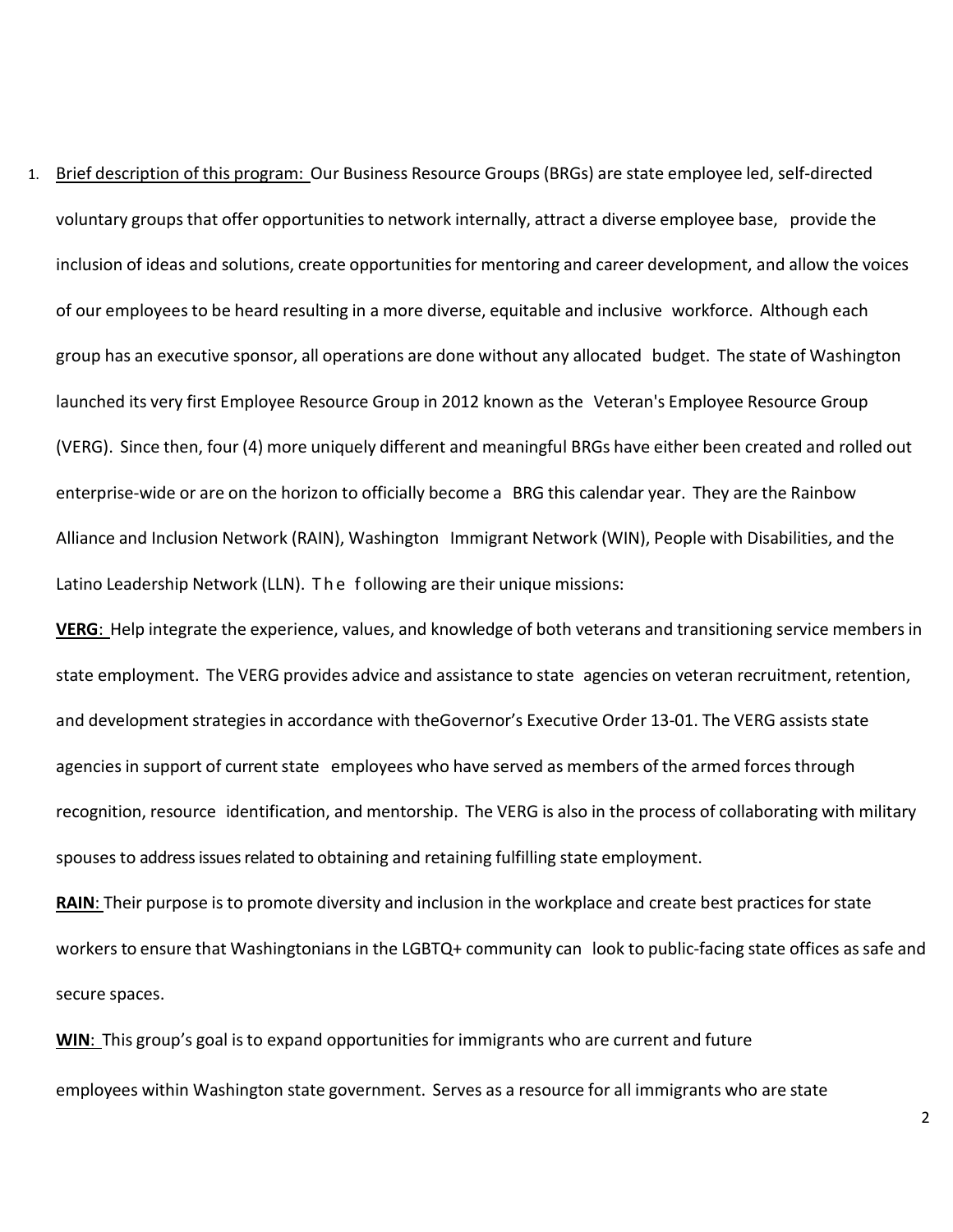employees to connect, share, and educate each other and Washington state agencies on the skills, expertise and cultural value of a diverse workforce.

**LLN**: This group wants to create a workforce that reflects the populations that we serve, at all

levels of state government, in order to better serve the citizens of our state.

**People with Disabilities**: The PWD BRG is our newest BRG, they want to engage the experience,

Values and knowledge of people with disabilities in state government, promoting universal access, and

create an environment where people with disabilities can fully participate in all aspects of the workplace.

#### 2. How long hasthis program been operation

| <b>State of Washington BRG Creation Timeline</b> |                                                                                                                  |                                                                                  |                                                                                      |                                                                            |                                                                                                                                                                                                                                          |  |  |  |  |
|--------------------------------------------------|------------------------------------------------------------------------------------------------------------------|----------------------------------------------------------------------------------|--------------------------------------------------------------------------------------|----------------------------------------------------------------------------|------------------------------------------------------------------------------------------------------------------------------------------------------------------------------------------------------------------------------------------|--|--|--|--|
|                                                  |                                                                                                                  |                                                                                  |                                                                                      |                                                                            |                                                                                                                                                                                                                                          |  |  |  |  |
|                                                  | 10/2012                                                                                                          | 1/2017                                                                           | 6/2018                                                                               | 7/2018                                                                     | 9/2018                                                                                                                                                                                                                                   |  |  |  |  |
|                                                  | Veteran<br>Employees<br>Resource<br>Group-<br>Began as an<br><b>ERG</b> and<br>transitioned<br>to BRG in<br>2017 | Rainbow<br>Alliance and<br>Inclusion<br>Network -<br>launched<br>January<br>2017 | Washington<br>Immigrant<br>Network -<br>forecasted<br>launch for<br><b>June 2018</b> | People with<br>Disabilities -<br>forecasted launch for<br><b>July 2018</b> | Latino<br>Leadership<br>Network -<br>forecasted<br>launch Sep<br>2018<br>(although<br>named a<br>'network',<br>this group<br>has operated<br>as an ERG<br>providing<br>networking<br>and learning<br>opportunities<br>for many<br>years) |  |  |  |  |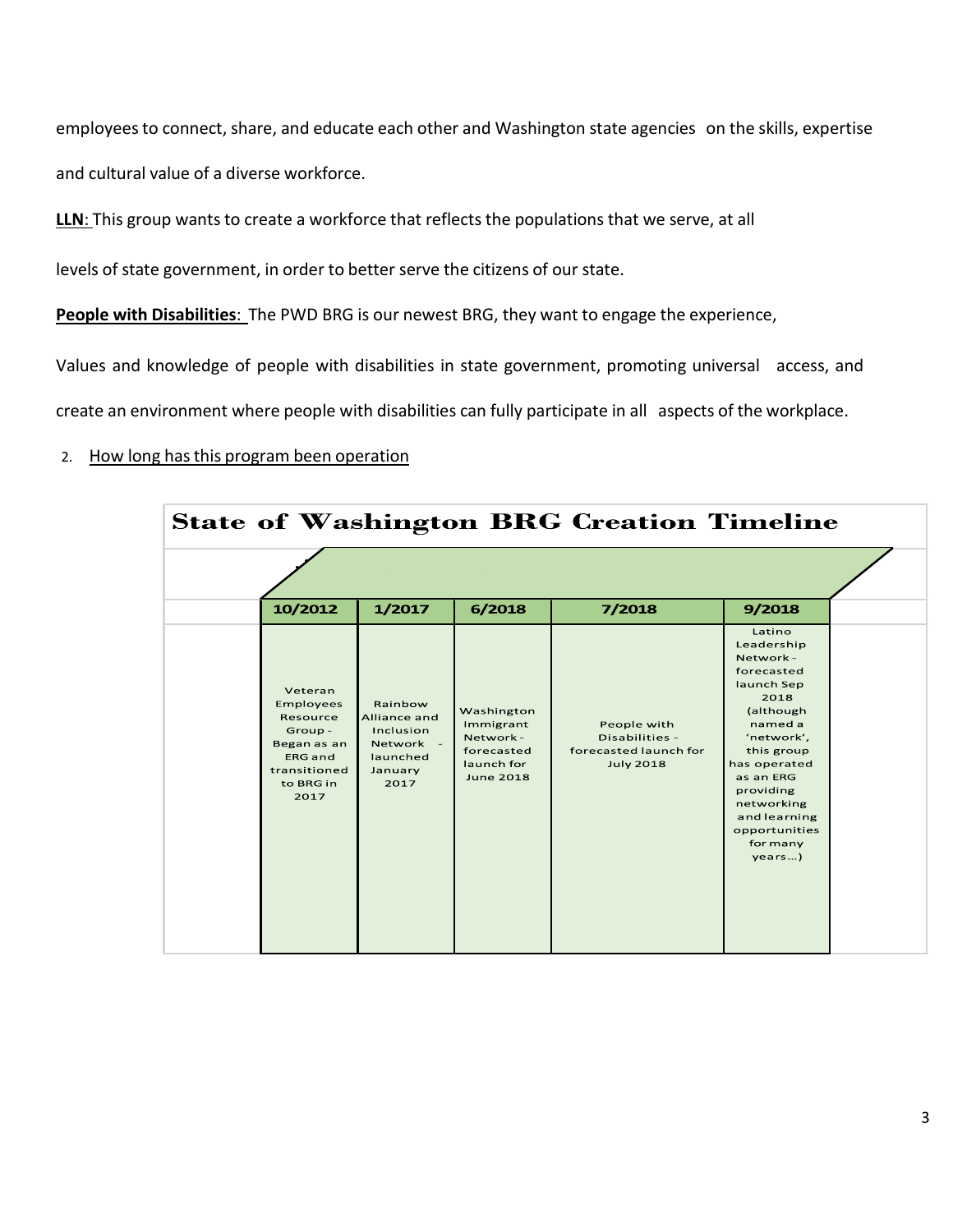3. Why was this program created? BRGs offer our state employees, camaraderie, and connections, giving them a sense of belonging. Moreover, they promote a positive workplace culture where employees with different backgrounds, lifestyles, and abilities are respected, have equal rights, and are given the opportunity to succeed. We realized that initiatives which focus on recognizing and respecting the talents and contributions of all employees increases morale and maximizes retention and productivity, all the while enhancing growth and development opportunities. These critical factors impact our mission in serving the public and help to make better policy and business decisions.

4. How are BRGs new and creative? First and foremost, we are unaware of any other state governments that currently have a suite of statewide BRGs as we do in Washington state. Although we are pleased to be one of the first and proud to be pioneers in state government, we see an opportunity to share this best practice with other state governments so they can benefit from our experience. Multiple private sector companies and organizations have already made this a priority in many different industries and are now reaping the value and benefits of such endeavors. Our BRGs routinely strategize in finding creative waysto enhance the skills or provide opportunities for professional development of group members so they are more productive and continue to grow within our leadership ranks. This includes determining our effectivenessin recruitment, retention, and engagement of state employees and potential employees who share the identity of that particular BRG. In addition, these BRGs are open to *all* employees, not just the named communities. These efforts ensure that the focus of these groups engage in activities that have direct impact on state business objectives and branding activities in our drive to be an Employer of Choice.

5. BRGs start-up cost: BRGs do not have a monetary start-up cost. In-kind support has been provided from partnering state agencies, executive sponsorship, employees and volunteers.

6. BRGs operational cost: BRGs do not have a monetary operational cost. In-kind support has been provided from partnering state agencies and executive sponsorship.

4